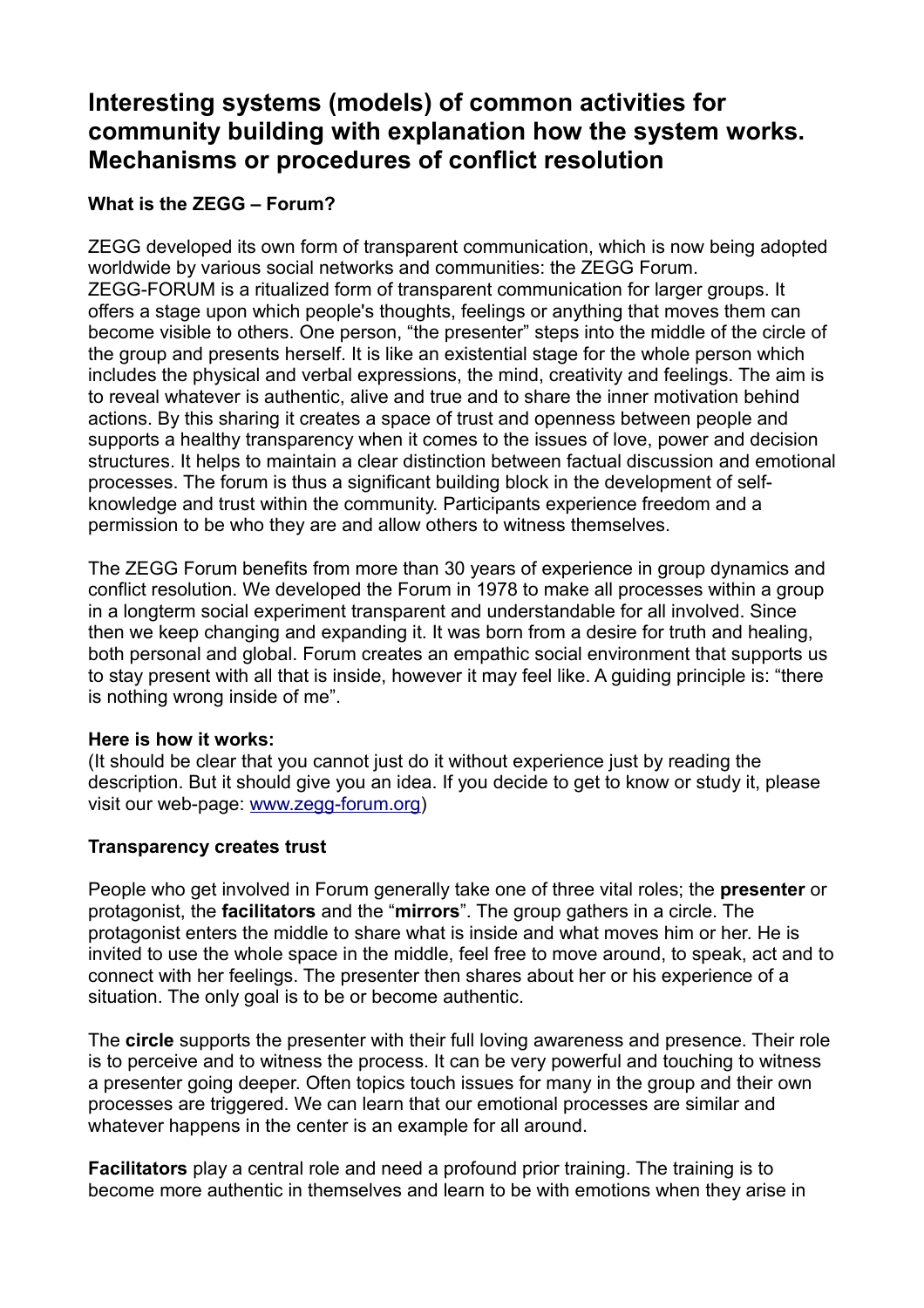the circle. They are "midwives" to assist the authentic process of the presenter. Ideally a person of each gender facilitates the Forum. The facilitators alone guide the process and they may intervene at any moment. They are given the trust of the group to guide the process following their experience and intuition. The purpose of the facilitator is to reveal the personal truth of a person, her power, his highest potential in order that he or she and the group can feel it.

#### **Social feedback**

When the presenter has finished, others can step into the middle to share what they perceived. We call this a "**mirror**". It means participants offer their perspective of what they have seen. It is a gift for the presenter to learn what others think or feel about her and what they have to say, to supplement, broaden and sharpen the issue he or she brought forward. On the path to grow in self experience, this form of social feedback is indispensable. It is the presenter who carries the responsibility to accept or decline a mirror's insight depending on whether it makes sense to her or him or not. Even the best mirror is just a signpost on our path; it doesn't save us from walking the path on our own.

An effective and skillful Forum will bring out our feared shadows with humor, or in some theatrical and unidentified way so that it can be perceived without judgment. Sometimes the energy shift can be very subtle, as when the facilitator invites the presenter to move faster, or to exaggerate gestures, or to put a sound to the feeling. Trying out different ways of behavior and theatrically acting out emotional processes supports the presenter to detach from his emotional states. He learns that he is more than his changing emotions.

This is part of our continuous journey at ZEGG towards a lively space of fluid relationships, conflicts, feelings and friendships. It is both an inner and an outer work fed by the fertile soil of trust and transparency that Forum creates. Living in community helps as it forms a supportive environment for growth and provides ongoing continuity. We see this as our contribution for the world we want to see - a world that forms from deep within the hearts of the people. Transparent communication and Forum is part of the glue that keeps our community alive and together, it lies at the heart of the community.

#### **How do we use Forum in our daily communal life?**

Everybody who lives at ZEGG learns the basic guidelines of Forum. So everybody here is familiar with the format.

We have different Forum groups which happen every week and run for about 90 min. Specially for becoming community members there is a continuous Forum group which meets once a week for about two hours. As the community is too big now there is not one Forum group for all. Forum works best with 15 – 35 participants. So we have different small Forum groups who have a commitment with each other to attend the Forum group.

One challenge with Forum is that it only makes sense when you practice it continuously within the context of a group that is more or less stable. It is important for building trust to have a continuous space and be able to keep working with the same people on the same issues. This then creates a communal experience and more understanding and connection between people. Because we live in a community where many members are either busy or traveling due to their work situation and it is difficult to have a Forum for everybody every week.

For the whole community we sometimes invite for a thematic Forum, where we share our personal and non-personal opinions on a certain issue. We organize three "community intensive times" throughout the year, which are well attended and run for two or three full days. There we share changes in our lives and perspectives on community issues. And we